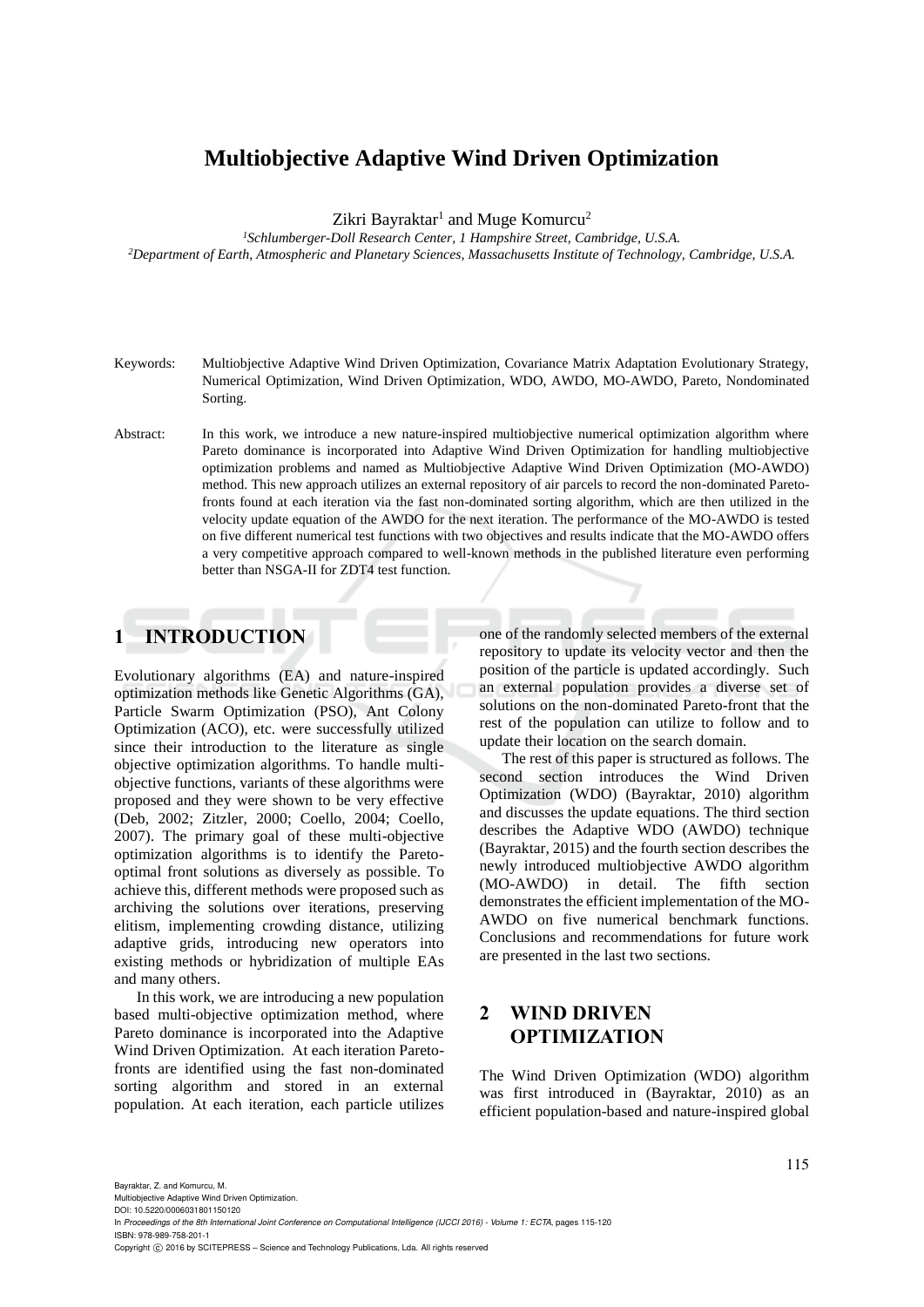optimization algorithm. The WDO is inspired by the motion of wind in atmosphere and is derived from the atmospheric dynamics equations in hydrostatic equilibrium (Bayraktar, 2013). The movement of wind, or in other words, the movement of an infinitesimally small air parcel in wind, can be explained via Euler description, where one can derive the position and velocity of the air parcel from various forces that are exerted on the air parcel by utilizing Newton's second law of motion. While the WDO algorithm tries to stay true to the real physical equations, certain assumptions and simplifications are made to achieve an efficient numerical optimization algorithm mapped to a search space with *N*-dimensions. Details of the WDO can be found in (Bayraktar, 2013), hence we will only briefly describe the position and velocity update equations below:

$$
u_n = (1 - \alpha)u_c - gx_c
$$
  
+ 
$$
\left| \frac{i-1}{i} \right| RT(x_{max} - x_c) + \frac{c * u_c^{otherd}}{i}
$$
 (1)

where  $u_n$  is the updated velocity for next iteration and, *u<sup>c</sup>* is the velocity at the current iteration. The *x<sup>c</sup>* term represents the current position of the air parcel in the search space and *xmax* represents the best position found so far during the search.  $u_c^{otherd}$  is velocity at another dimension affecting the velocity update in dimension, *d.* Air parcels are ranked by their pressure value, i.e. cost function value, among themselves, where *i* represents the rank of the air parcels within the population. Let us call this ranking as the population ranking. Low-pressure value, i.e. low cost, indicates a good solution and high-pressure value indicates a bad solution. Other terms in equation 1 are the inherent coefficients of the classical WDO algorithm and are preset by the user, which allow users to tune them if needed (Bayraktar, 2013). These terms are friction coefficient, *α*, gravitational constant, *g*, Coriolis constant, *c,* to represent the rotation of the Earth, universal gas constant, *R*, and temperature, *T*, which can be combined into single coefficient term of *RT*. Air parcels' position is bounded within the range of [-1, 1] before the position vector is linearly scaled to the upper and lower bounds of the optimization problem. Updated velocity is limited to a value of  $V_{max} = + [0.5]$ , if it becomes larger than the *Vmax*.

After the new velocity,  $u_n$ , is computed the position is updated by the position update equations:

$$
x_n = x_c + u_n \times \Delta t \tag{2}
$$

where  $x_n$  is the updated position of an air parcel, that is the sum of the current position vector,  $x_c$ , and updated velocity,  $u_n$ , with the assumption that time

step is set to unity,  $\Delta t = 1$ . Using equations 1 and 2, the position of the air parcel changes at each iteration on the search domain. The WDO algorithm terminates either when a predetermined level of pressure value is achieved or when the maximum number of iterations is exhausted.

## **3 ADAPTIVE WIND DRIVEN OPTIMIZATION**

The inherent terms of the velocity update equations in the classical WDO, namely, *α*, *g*, *c, and RT*, must be determined by the user, which provides the flexibility to tune the algorithm performance per optimization problem at hand. A numerical study is conducted in (Bayraktar, 2013) to recommend the best value ranges for these terms. However, such flexibility brings a challenge to novice users and selecting the most appropriate values for the inherent terms becomes a burden. To eliminate algorithms dependency on user input, Adaptive Wind Driven Optimization (AWDO) algorithm was introduced in (Bayraktar, 2015).

The AWDO utilizes an existing optimization algorithm, namely, Covariance Matrix Adaptation Evolutionary Strategy (CMAES) as a block-box solver to select the inherent terms. At each iteration, pressure values are calculated for each parcel by the WDO and these values are passed on to CMAES as cost values so that CMAES can choose a new set of values for the inherent terms, *α*, *g*, *c, and RT*, based on the cost from the WDO. This creates a fourdimensional optimization problem for CMAES with the same population size as the WDO, and CMAES does not make any cost function calls since it utilizes the pressure values computed by the WDO. Because the inherent terms are chosen adaptively by CMAES, there is no need to preset them at initialization removing the burden on user and creating a parameter free adaptive wind driven optimization method.

# **4 MULTIOBJECTIVE ADAPTIVE WIND DRIVEN OPTIMIZATION ALGORITHM**

The cost function of WDO (or AWDO) was originally designed for single objectives while one can also optimize multiobjective problems through implementing a weighted sum cost function (Komurcu, 2011; Bayraktar 2011). However, instead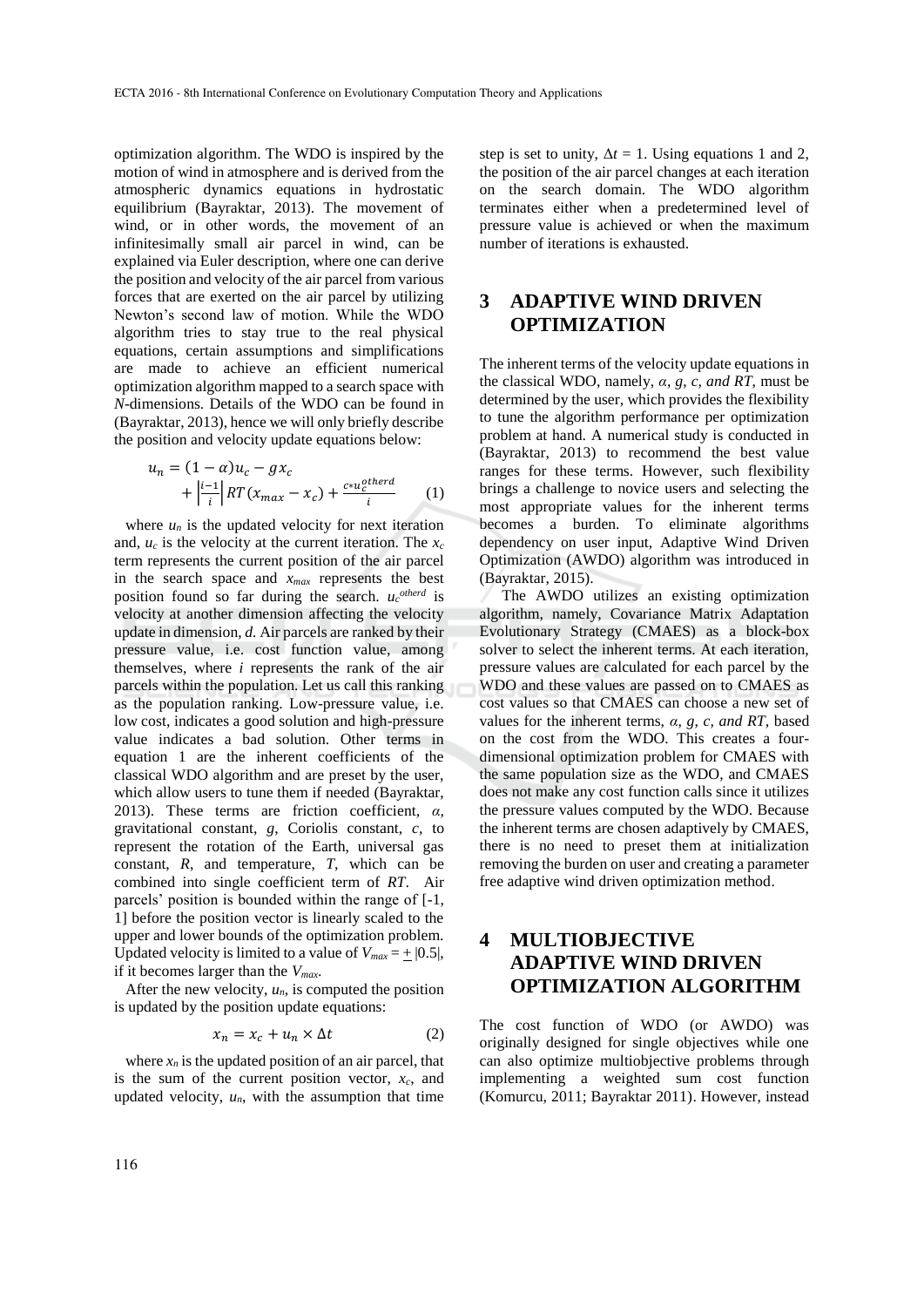of a weighted sum of multiple objectives, one can aim to find the Pareto-optimal solutions, which are the best solutions to the problem but are not better than each other. Multiobjective evolutionary algorithms have shown to be effective in finding multiple Paretooptimal solutions in one single run since they utilize large populations (Deb, 2001; Fonseca, 1993; Zitzler, 1998). Similarly, we introduce a new populationbased multiobjective optimization method for AWDO utilizing fast-nondominated sorting method (Deb, 2002) to identify Pareto-front solutions and an external population to archive the non-dominated fronts. We will refer to this method as Multiobjective Adaptive Wind Driven Optimization (MO-AWDO).



Figure 1: Flowchart of the Multiobjective Adaptive Wind Driven Optimization Algorithm (MO-AWDO).

In MO-AWDO method, the maximum velocity is bounded by  $V_{max} = \pm |0.5|$  but chosen adaptively by the AWDO in addition to the four inherent terms mentioned in the previous section. The MO-AWDO flowchart is shown in Figure 1, where the algorithm starts with randomly initializing the position and velocity vectors. Then, at each iteration, pressure functions are evaluated for each member in the population. Based on the two cost functions per multiobjective problem, the fast non-dominated sorting algorithm determines the Pareto-fronts among the current population members, i.e. each member is assigned a Pareto-front number based on the sorting. This Pareto-front rank information for each parcel is used in equation 1 in place of *i*. At each iteration, members with Pareto-front rank one are added to the external population archive and then the archived

population also goes through the fast non-dominated sorting. The members of the archived population with Pareto-front rank one then become the ones selected for the  $x_{max}$  in equation 1, simply because they represent the global best solutions found so far with the non-dominated Pareto-fronts. Once velocity is updated with the modifications described above, then the position is updated as shown in equation 2. Next, boundaries are checked along with the termination criterion. If the termination criterion is met, the algorithm terminates with results of Pareto-front rank one of the archived population as final best results.

### **5 NUMERICAL RESULTS**

In this section, we describe and utilize five test functions to demonstrate the performance of the MO-AWDO algorithm. These standard numerical functions are selected from published literature (Deb, 2002; Zitzler, 2000; Coello, 2004) and many others can be found in the literature. We picked five representative functions with different dimensions and properties to be tested here. All of these five problems have two objective functions and only Kita's function comes with constraints. All cases were run with a population size of 100 air parcels for maximum number of 250 iterations totaling a maximum of 25,000 function evaluations as in (Deb, 2002) to compare. ATIONS

#### **5.1 Schaffer's Function**

The Schaffer's function is a convex problem and it is the simplest out of all problems presented here, such that the number of decision variables is only  $n=1$ . The variable bounds are set to be within  $[-10^3, 10^3]$ , where



Figure 2: Pareto front produced by MO-AWDO for the Schaffer's Function shown with circles. The true Pareto front is shown as a continuous line.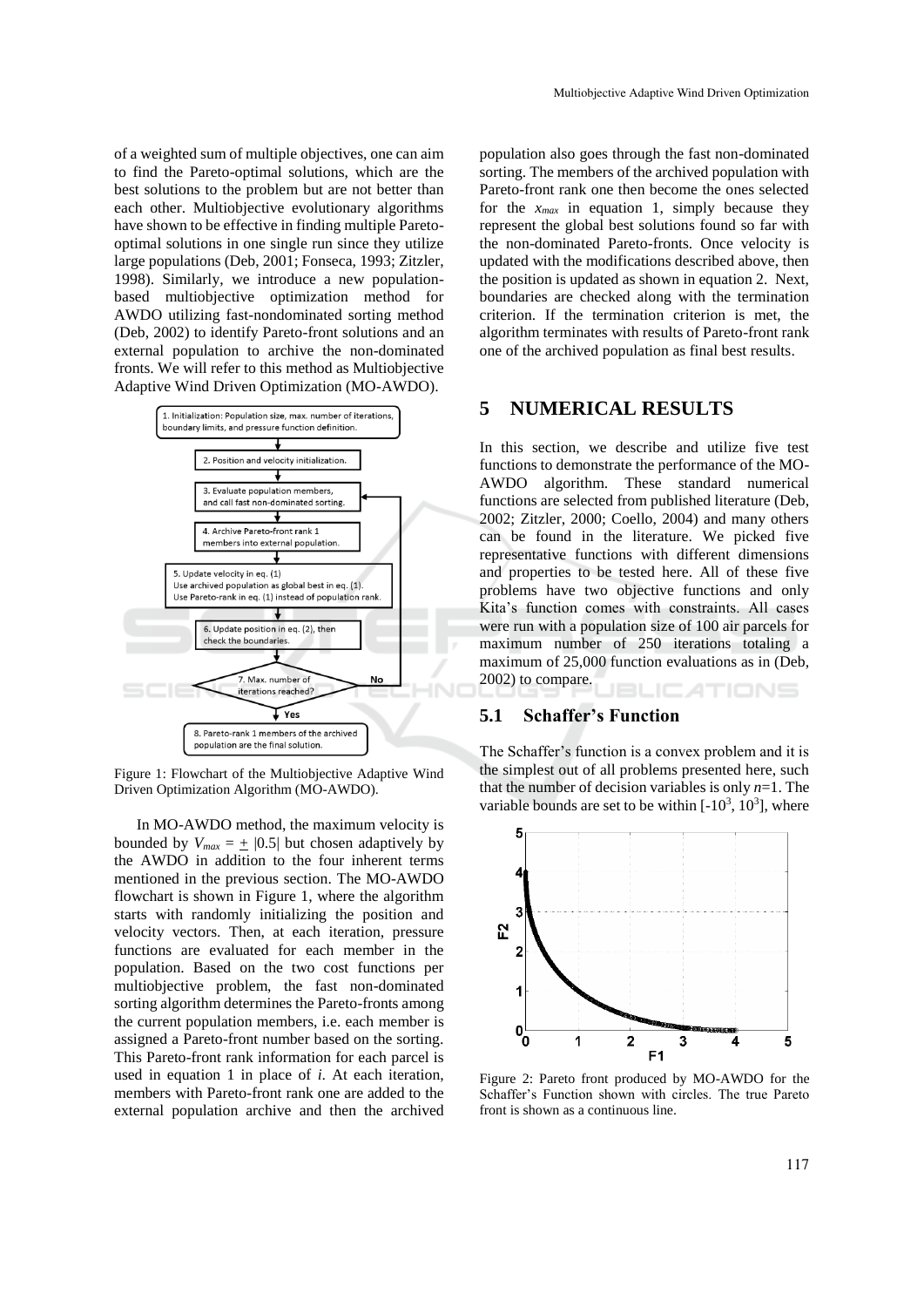the optimal solutions are within the range of  $x \in [0, 1]$ 2]. The two cost functions for the Schaffers' function are:

$$
F_1(x)=x^2
$$
, and  $F_2(x)=(x-2)^2$  (3)

Figure 2 shows the results of the MO-AWDO from the archived Pareto population at the end of the maximum number of iterations. The true Pareto front for the Schaffer's function is illustrated with a continuous line on the same figure as well.

### **5.2 Kita's Function**

The Kita's function is a constrained multi-objective function with number of decision variables of *n*=2. The variable bounds are limited to be within [0, 7]. The two cost functions to be maximized are shown below along with constraints:

$$
F_1(x_1, x_2) = -x_1^2 + x_2
$$
  
and  

$$
F_2(x_1, x_2) = (x_1/2) + x_2 + 1.
$$
 (4)

subject to



Figure 3: Pareto front produced by MO-AWDO for the Kita's Function shown with circles. The true Pareto front is shown as a continuous line.

Since MO-AWDO is designed to minimize the pressure (i.e. cost function), we simply took the negative of the pressure for the Kita's function to be minimized. Constraints are handled at pressure computation so that if any of the three constraints are violated, the pressure is penalized by setting it to be a very large value, i.e. 1e-5. Such high pressure encourages the particles to stay away from the constraints and converge on the Pareto front.

Figure 3 shows the results of the MO-AWDO

from the archived Pareto population at the end of the last iteration. The true Pareto front for the Kita's function is illustrated with a continuous line on the same figure along with the results.

#### **5.3 Kursawe's Function**

The Kursawe's function is a nonconvex multiobjective function with number of decision variables of *n*=3. The variable bounds are set to be within [-5, 5]. The two cost functions to be minimized are:

$$
F_1(x) = \sum_{i=1}^{n-1} \left( -10 \exp\left( -0.2\sqrt{x_i^2 + x_{i+1}^2} \right) \right)
$$
  
\n
$$
F_2(x) = \sum_{i=1}^{n} (|x_i|^{0.8} + 5 \sin(x_i^3))
$$
\n(5)

Figure 4 shows the results of the MO-AWDO from the archived Pareto population at the end of the maximum number of iterations. The true Pareto front for the Kursawe's function is illustrated with a continuous line on the same figure along with the results. The MO-AWDO converges to the true Pareto front finding diverse solutions including the extreme points.



Figures 4: Pareto front produced by MO-AWDO for the Kursawe's Function shown with circles. The true Pareto front is shown as a continuous line.

#### **5.4 ZDT1 Function**

The ZDT1 function is a convex multi-objective function with number of decision variables of *n*=30. The variables are bounded within [0, 1] and the two cost functions to be minimized are:

$$
F_1(x) = x_1
$$
  
\nand  
\n
$$
F_2(x) = g(x)[1 - \sqrt{(x_1/g(x))}]
$$
\n(6)

where,

$$
g(x) = 1 + 9(\sum_{i=2}^{n} x_i)/(n-1)
$$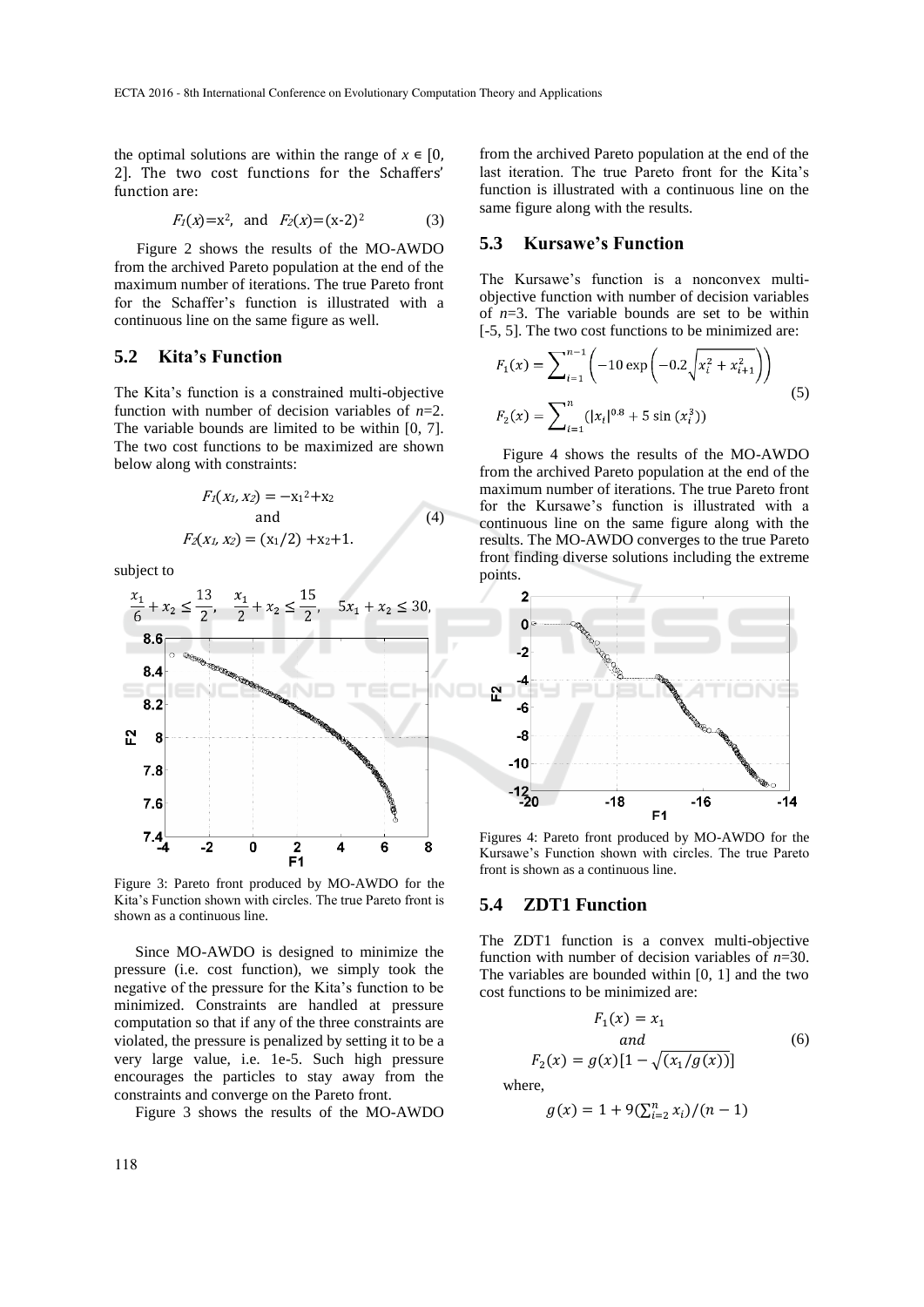Figure 5 shows the results of the MO-AWDO from the archived Pareto population at the end of the maximum number of iterations. The true Pareto front for the ZDT1 function is illustrated with a continuous line on the same figure along with the results. The MO-AWDO converges to the true Pareto front finding diverse solutions including the extreme points.



Figure 5: Pareto front produced by MO-AWDO for the ZDT1 Function shown with circles. The true Pareto front is shown as a continuous line.

## **5.5 ZDT4 Function**

The ZDT4 function is a nonconvex multi-objective function with number of decision variables of *n*=10. The variable bounds are  $x_1 \in [0, 1]$ , and  $x_i \in [-5, 5]$  for  $i=2,...,n$ . The two cost functions to be minimized are:

$$
F_1(x) = x_1
$$
  
and (7)

where,

$$
g(x) = 1 + 10(n - 1) + \sum_{i=2}^{n} (x_i^2 - 10\cos(4\pi x_i))
$$

 $F_2(x) = g(x)[1 - \sqrt{(x_1/g(x))}]$ 

The ZDT4 function has 21<sup>9</sup> different local Paretooptimal fronts (Zitzler, 2000), and only one of them is the global Pareto-optimal front. This challenging problem has been studied in (Deb, 2002) and they demonstrated that NSGA-II, and other MOalgorithms compared in their paper needed a population of 500 members ran for 250 iterations to be able find the global Pareto-optimal front. On the other hand, MO-AWDO can easily find the global Pareto-optimal front with a population of 100 air parcels within 100 iterations as shown in Figure 6, providing 10x speed up in convergence.

Figure 6 shows the results of the MO-AWDO from the archived Pareto population at the end of the maximum of 100 iterations using only 100 members. The true global Pareto-optimal front for the ZDT4 function is shown with a continuous line on the same figure. The MO-AWDO converges to the true Pareto front finding diverse solutions including the extreme points.



Figure 6: Pareto front produced by MO-AWDO for the ZDT4 Function shown with circles. The true global Paretooptimal front is shown as a continuous line.

## **6 CONCLUSIONS**

In this work, we introduced the Multiobjective Adaptive Wind Driven Optimization (MO-AWDO) algorithm and successfully demonstrated its efficient performance on five different numerical multiobjective benchmark functions with different dimensions and properties from published literature. The MO-AWDO combines the fast non-dominated sorting method with the Adaptive Wind Driven Optimization to identify the Pareto-fronts at each iteration and archives them in an external population. At each iteration, randomly selected archived nondominated Pareto-optimal solutions are utilized as the global best solutions in the velocity update equation of the AWDO, providing elitism while preserving diverse non-dominated Pareto-fronts. Successful demonstration of the MO-AWDO shows that it can outperform well-known multi-objective algorithms like NSGA-II on difficult problems like ZDT4.

### **7 FUTURE WORK**

As future work, we aim to improve how the MO-AWDO handles the archived population in terms of size and diversity so that it can record the most